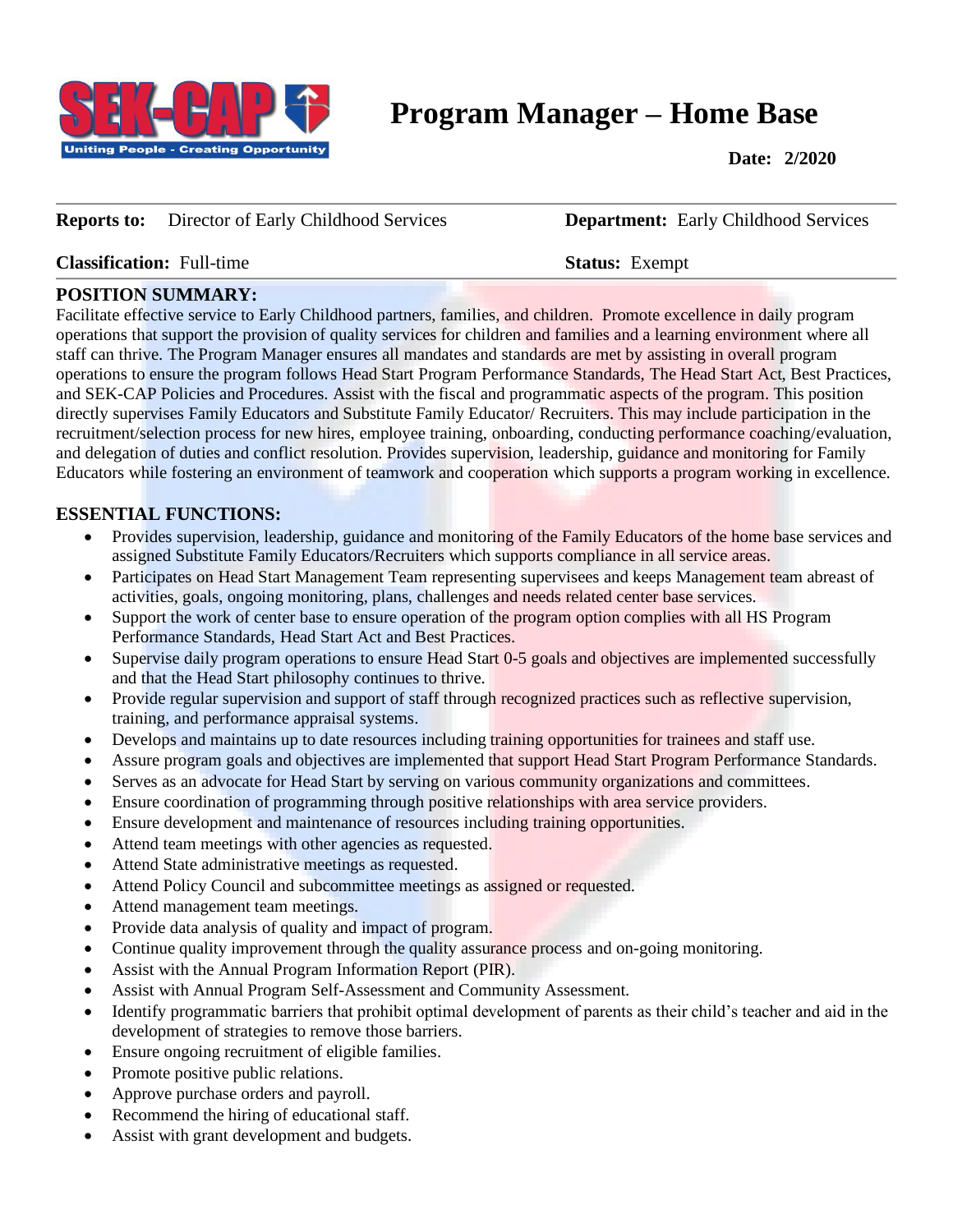- Travel within and out of agency area for training/meetings.
- Be familiar with theories and principles of child development and early childhood education services.
- Committed to the concept of helping children and families to become self-sufficient.
- Ability to work unconventional hours.
- Knowledge and understanding of Head Start Program Performance Standards, and state and federal regulations relevant to the Head Start Program 0-5.
- Punctual and dependable in meeting work schedules.
- Effective supervisory skills that promotes a positive and productive environment for staff.
- Ability to work unconventional business hours.
- Utilize Positive Behavior Support (PBS) strategies to prevent and defuse disruptive behavior.
- Comply with Head Start Performance Standards.
- Respect and support cultural differences and diverse family structures.
- Demonstrate good work habits such as arriving on time and adhering to appropriate break times.
- Attend mandatory In-Service trainings and staff meetings.
- Report any suspected abuse or neglect to appropriate authority.
- Advocate for Head Start in the community.
- Maintain and assure confidentiality and privacy of SEK-CAP customers.
- Uphold and promote the core values and mission statement of SEK-CAP.
- Support management decisions both in actions and words.
- Other duties as assigned.

# **KNOWLEDGE AND EXPERIENCE:**

#### **Essential:**

- Basic computer skills on IBM compatible P.C. systems and software.
- Basic operation skills of general office equipment such as photocopiers, faxes, and phone systems.
- Superior interpersonal skills. Ability to get along with diverse personalities; tactful, mature, and flexible.
- Ability to meet and deal tactfully with the general public and to communicate effectively and clearly both orally and in writing.
- Resourceful and well organized.
- Ability to establish and maintain positive, effective working relationships with co-workers, community partners, and customers.
- Ability to learn and adapt.

#### **EDUCATION AND QUALIFICATIONS:**

- **EXECUTE:** Bachelor's Degree in Early Childhood or related field
- **Exercise 1** Five to seven years of experience working in Early Childhood Education Home Visitation program preferred
- Five years of supervisory experience
- Possess current, valid driver's license and be insurable by the organization's motor vehicle insurance carrier
- Submit to and pass standard criminal history check
- Submit to and pass standard drug screen test
- Obtain First Aid and CPR certification
- Successful complete a physical exam and TB screening prior to employment

# **PHYSICAL REQUIREMENTS/WORK ENVIRONMENT:**

The physical demands and work environment described here are representative of those that must be met by an employee to successfully perform the essential functions of this job. Reasonable accommodations may be made to enable individuals with disabilities to perform the essential functions.

- Use hands to finger, handle, or feel
- Reach with hands and arms
- Sit or occasionally stand; walk and stoop, kneel, or crouch
- Regularly lift and/or move up to ten pounds
- Required vision abilities include close vision, distance vision, peripheral vision, depth perception and ability to adjust focus